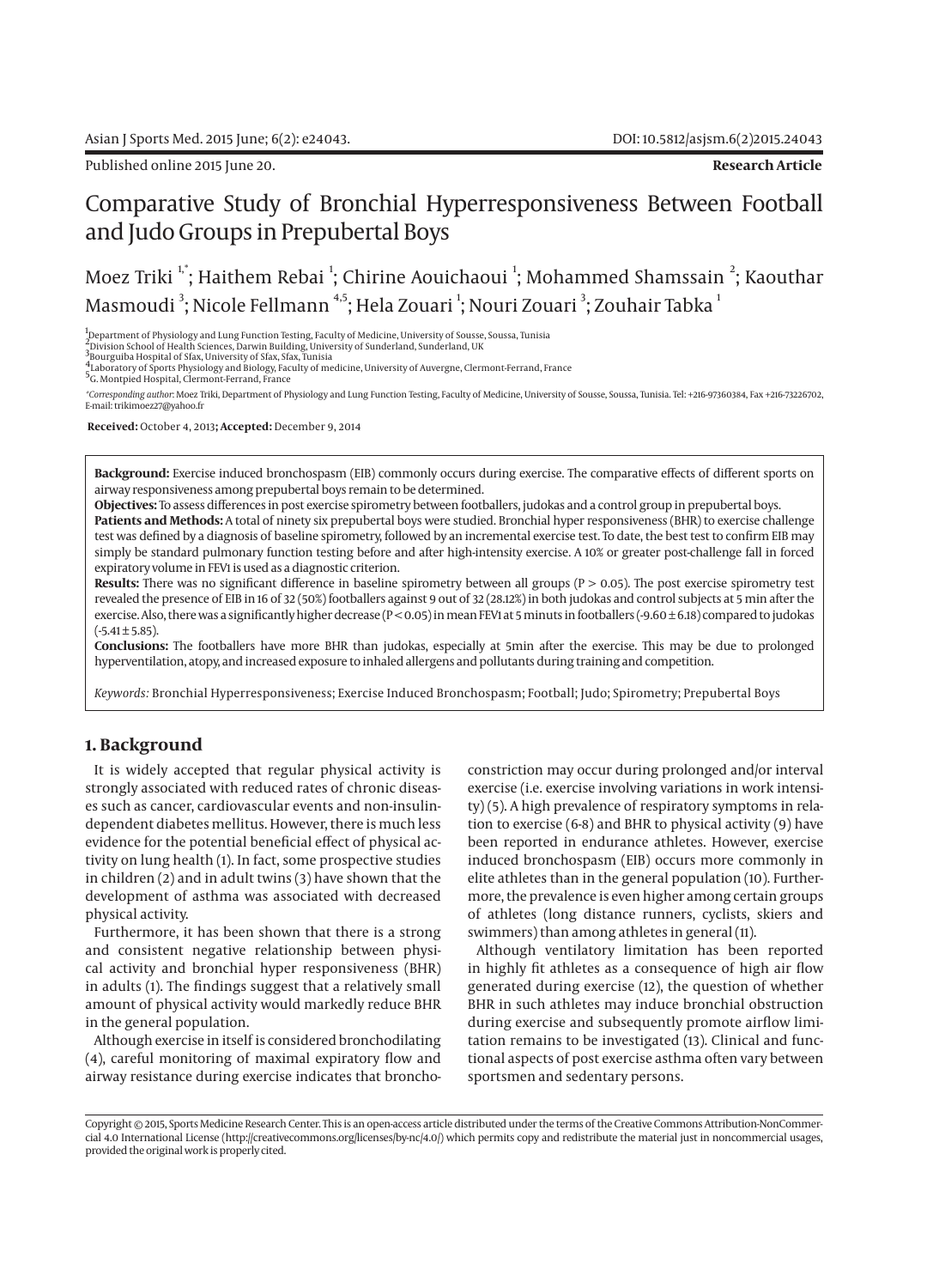It has been suggested that high-level training could contribute to the development of BHR (7). Yet, the comparative effects of different sports on airway functions remain to be determined.

Football and judo are two very different sports. However, they are similar in that they include aerobic and anaerobic components. The amount of aerobic and anaerobic activity varies among these sports (14). Indeed, judo is an individual sport which is played indoors on a tatami and its training increases equilibrium, coordination, speed, strength, suppleness, skill, endurance, and resistance (15). Thus, competitive judo can be described as a combative, high intensity sport in which the athlete attempts to throw the opponent onto his back or to control him during groundwork combat (16). On the other hand, football is a team sport that is played in an outdoor field and training is characterized by short-duration high-speed runs, jumps, headings, and ball disputes, besides other activities, such as trots, low-speed running and walks (17).

To the best of our knowledge, there is very limited data available regarding the adaptive response of the lung function parameters to training in judo and football especially in prepubertal children. However, our study expands past research by comparing the BHR between these two different styles of sports and there is no study which has compared the BHR between two sports at pre-pubescent age. Thus, based upon the results of previous studies, we hypothesized that footballers have more BHR than judokas.

# **2. Objectives**

The aim of this study was to identify and compare the degree and frequency of EIB of pre-pubertal boys in football, judo and control groups in order to investigate respiratory health consequences.

# **3. Patients and Methods**

#### *3.1. Participants*

Ninety six pre-pubertal boys (32 footballers, 32 Judokas and 32 healthy sedentary subjects) were enrolled in the study. The tests were in the in-season phase of competition and all subjects were clinically healthy and had no history of recent infectious disease, asthma or cardiorespiratory disorders. The athletic subjects were selected according to the exclusion criteria defined as follows: Subjects not having a good health at the moment of tests, subjects who are non-confirmed, and who did not have a regular presence in their training sessions or having been engaged for less than 3 years. On the basis of these criteria 24 subjects from 120 were excluded. Finally, 96 athletes were included in subsequent analysis. Control subjects were randomly recruited by draw from primary schools of the same location of the experimental group and they were engaged in  $\leq$  2 hours of physical activity per week at school. The football players were recruited from the sports club of Sfax which is one the four most popular and greatest football teams in Tunisia in the first league of professional football and judo players were recruited from two clubs: the sports club of Sfax and the club of sports stadium of Sfax which are known to have the best youth judokas in Tunisia. All football and judo players were enrolled in a training program which consisted of four sessions a week (each session lasting for about 90 minutes) in addition to the weekly games in the official national championship usually held on Sundays. The training of the footballers was outdoors on a synthetic turf for athletic fields and was focused specially on technique, agility, balance, coordination and speed exercises and, in judo, the training was indoors in a well-equipped hall and focused on technique, physical coordination, flexibility, body control, balance and, fast reflexive action. All subjects gave their written consent and the study protocol was approved by the local ethics committee. Physical and physiological measurements were done; body composition was estimated with the skinfold method of Durnin and Wormersley (18). Each skinfold thickness was measured in duplicate on the left side of the body, and the mean value was used for calculation. The errors of measurement were < 1 mm, and the reliability was > 95%. All the anthropometric measurements of all subjects were taken by the same technician resident in the laboratory. The pubertal status was assessed using Tanner stage (19). All the children were tanner stage 1 according to genitalia and pubic hair development by a nurse resident in the laboratory and experienced in the use of the technique.

#### *3.2. Questionnaires*

A dietary questionnaire was completed by the subjects and their parents. Dietary intake of calories, proteins, lipids and carbohydrate of the subjects was recorded for a week. The treatment results are achieved by a nutrition specialist using the "Epi Info 6" software.

A standardized questionnaire to determine socio-economic level (20) was administered. It consisted of questions to determine the ethnicity and educational status of parents, standard of living, smoking, internal and external pollution, and estimated quantification of their physical activity.

# *3.3. Spirometric and Exercise Challenge Test*

Spirometric tests were performed at rest before exercise using a body plethysmograph (Sensor Medics V6200 Auto box; Sensor Medics Co., California, USA). Then, an exercise test was performed in a laboratory in early spring when ambient temperature was approximately 20°C (68°F) and humidity was low (38%), on a cyclo-ergometer (Sensor Medics: V<sub>max</sub> encore 29c;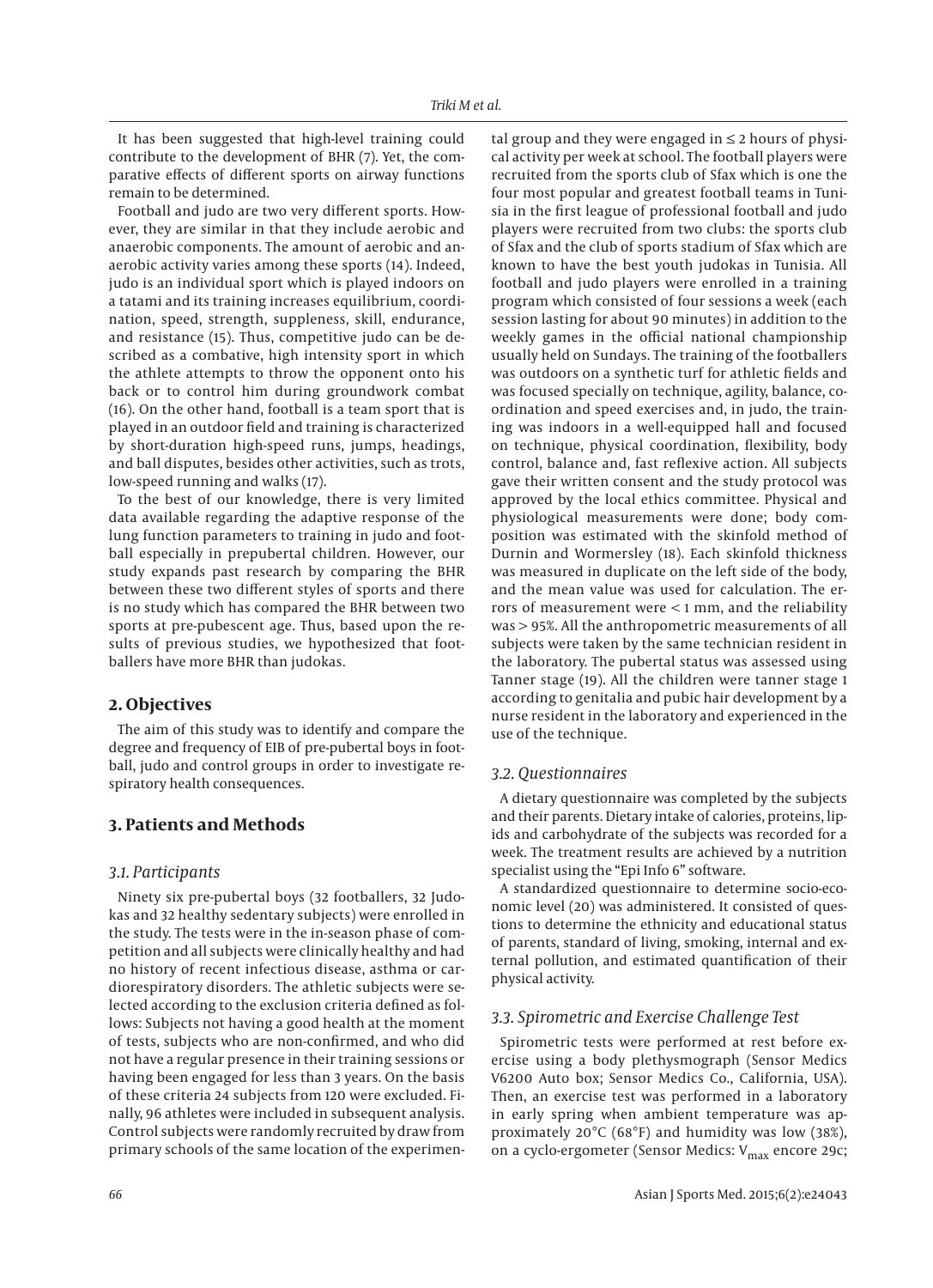Sensor Medics Co., California, USA). Cardiorespiratory variables were determined using a calibrated breath by breath system allowing continuous measurement of heart rate, oxygen uptake and lung ventilation. Each subject performed a continuous and progressive exercise test to exhaustion. During the test, the pedaling rate was kept constant at 60 rpm. After a 3 min warmup period at a work rate of 30 watts, 10 watt increments were applied every minute until the pedaling rate could no longer be sustained.

Each subject was instructed and verbally encouraged to give maximal effort during the test. Finally, spirometry was performed at 5, 10 and 15 minutes after the end of the exercise. Criteria for EIB were a decrease from baseline in FEV1 of 10% or greater (21-23).

#### *3.4. Air Pollution Concentrations*

Air pollution concentrations were measured continuously at the fixed site of the Sfax south station. The pollutants' measurement site was selected so that it was close to the living area of the participating subjects. Data on air quality was obtained from the national agency of environment protection in Tunisia, at the study site. Data on particulate matter (PM10) and nitrogen dioxide (NO<sub>2</sub>) were measured daily and the results were expressed as annual mean concentrations; the agency also measured 24-hour mean concentrations of sulfur dioxide (SO<sub>2</sub>) and 8-hour mean concentrations of ozone  $(0<sub>3</sub>)$ . All these measurements were used as daily air pollution indicators for children under the same exposure conditions. The time-specific measures were obtained from a permanent background monitor that operated continuously during the study period. There is a very small number of missing values, due mainly to power failure.

#### *3.5. Statistical Analysis*

Statistica Kernel version 5.5 was used to analyze the data. Descriptive statistics were expressed as mean (SD) for each variable. Analysis of variance (ANOVA) was carried out to detect the effects of type of sport (football or judo). Significance was set at an alpha level of 0.05.

# **4. Results**

 Table 1 shows the physical and lung function measurements in the three groups. There was no significant difference in age, standing height, body weight and baseline spirometric values (FVC, TLC, FEV1, and PEF) among the 3 groups ( $P > 0.05$ ). Footballers and judokas had a similar lean mass and these values were higher than the control group (P < 0.01). Furthermore, there was a significant difference (P < 0.05) between the three groups in fat mass; the highest values were in the control group compared to the judokas and footballers. The judokas had higher fat mass than the footballers. The body mass index (BMI) of the judokas was significantly higher ( $P < 0.05$ ) than both footballers and the control group who had similar values.

 Figure 1 shows the daily calories intake. Figure 2 summarizes the amount of each macronutrient (carbohydrate, lipids and protein). There is no difference in nutritional status between all groups. Figure 3 shows the socio-economic variables, Anova showed no significant difference in the results gathered from parameters such as the occupation of father and mother and the house type.

 Table 2 shows the exercise test parameters. There was no significant difference in maximal oxygen consumption (VO<sub>2max</sub>) related to body weight between the three groups ( $P > 0.05$ ). Similarly, no significant differences were found in maximal heart rate (HR  $_{\text{max}}$ ). However, there was a significant difference in P  $_{\text{max}}$  (P < 0.01) between the groups; the values in the footballers and the judokas were similar and were higher than the control group. The maximal minute ventilation of the judokas was significantly higher ( $P < 0.01$ ) than both footballers and the control group. Furthermore, there was a significant difference in the respiratory exchange ratio (P < 0.001) among all groups; the values of the footballers were higher than the control group and lower than the judokas.

The time when the greatest percent of decline in FEV1 from baseline occurred in the footballers was as follows: 16 of 32 (50%) experienced the greatest decline in FEV1 at 5 minutes post-exercise; 14 of 32 (43.75%) at 10 minutes post-exercise; and 6 of 32 (18.75%) at 15 minutes post-exercise respectively. In the group of judo, 9 of 32 (28.12%) had BHR after a decrease of FEV1 at 5 minutes post-exercise; 10 of 32 (32.25%) at 10 minutes post-exercise; 7 of 32 (21.87%) at 15 minutes post-exercise. In addition, 9 of 32 (28.12%) of the control subjects demonstrated a decrease in FEV1 at 5 minutes post-exercise exactly like the group of judo; 6 of 32 (18.75%) at 10 minutes post-exercise, and 10 of 32 (31.25%) at 15 minutes postexercise see the figures.

FEV1 values were measured after the exercise challenge test. In fact, we have found a significant decrease in FEV1 only at 5 minutes post exercise in footballers and judokas  $(P = 0.032 < 0.05)$ . The least significant difference (LSD) test in the post-hoc comparisons indicates a significant difference only between the footballers and the judokas. There is no significant difference in FEV1 between all groups at 10 and 15 min (Table 3).

 Table 4 shows the air pollutants variable. All the values of PM10,  $SO_2$  and  $O_3$  are located at the first interim target (IT) level of the world health organization (WHO) air quality guidelines (AQG). This level corresponds to the highest mean concentrations. The level of IT-1 has been shown to be associated with significant mortality in the developed world. The value of NO2 respects that of the WHO air quality guidelines.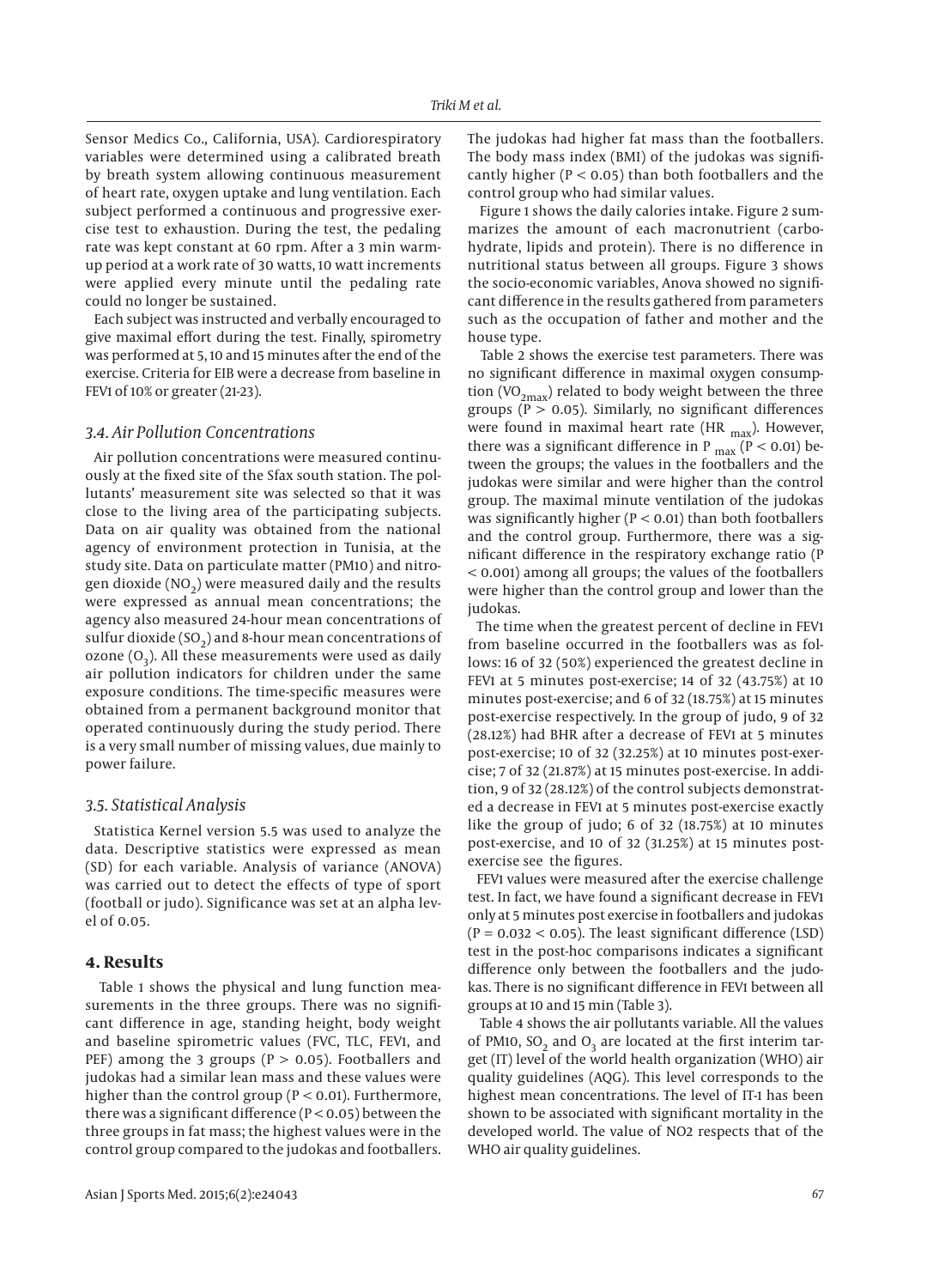## *Triki M et al.*

| Table 1. Physical Anthropometric and Lung Functions Measurements of the Three Groups <sup>a,b,c</sup> |                   |                   |                   |                      |
|-------------------------------------------------------------------------------------------------------|-------------------|-------------------|-------------------|----------------------|
| <b>Variables</b>                                                                                      | Football          | Judo              | Control           | <b>P</b> Values      |
| Age, months                                                                                           | $129.88 \pm 9.94$ | $130.56 \pm 9.62$ | $130.91 \pm 9.10$ | 0.908                |
| Weight, Kg                                                                                            | $35.91 \pm 5.46$  | $38.41 \pm 5.98$  | $36.97 \pm 5.65$  | 0.217                |
| Height, m                                                                                             | $1.43 \pm 0.08$   | $1.44 \pm 0.06$   | $1.46 \pm 0.07$   | 0.178                |
| BMI, $Kg/m^2$                                                                                         | $17.43 \pm 1.62$  | $18.40 \pm 2.17$  | $17.25 \pm 2.05$  | $0.043$ <sup>d</sup> |
| Lean mass, Kg                                                                                         | $11.21 \pm 1.09$  | $11.45 \pm 1.03$  | $10.42 \pm 1.25$  | 0.001 <sup>e</sup>   |
| Fat mass, Kg                                                                                          | $10.97 \pm 4.71$  | $13.21 \pm 5.57$  | $15.04 \pm 6.39$  | $0.017^d$            |
| FVC, L                                                                                                | $2.35 \pm 0.37$   | $2.44 \pm 0.38$   | $2.49 \pm 0.33$   | 0.295                |
| TLC, L                                                                                                | $3.50 \pm 0.57$   | $3.72 \pm 0.73$   | $3.66 \pm 0.56$   | 0.736                |
| FEV1, L                                                                                               | $2.11 \pm 0.28$   | $2.17 \pm 0.31$   | $2.20 \pm 0.29$   | 0.427                |
| PEF, 1/s                                                                                              | $4.27 \pm 0.61$   | $4.37 \pm 0.73$   | $4.54 \pm 0.78$   | 0.298                |

<sup>a</sup> Values are presented as Mean  $\pm$  SD.<br><sup>b</sup> No = 32.

<sup>C</sup> Abbreviations: BMI: body mass index ; FVC: forced vital capacity ; TLC: total lung capacity; FEV1: forced expiratory volume in 1 second; PEF: peak expiratory flow. d P < 0.05. e P < 0.01.

|  |  |  |  | <b>Table 2.</b> Maximal Physiological Responses of the Three Groups <sup>a,b,c</sup> |  |
|--|--|--|--|--------------------------------------------------------------------------------------|--|
|--|--|--|--|--------------------------------------------------------------------------------------|--|

| <b>Variables</b>            | Football           | Judo               | Control            | <b>P</b> Values     |
|-----------------------------|--------------------|--------------------|--------------------|---------------------|
| Power max, W                | $114.06 \pm 22.34$ | $115.22 \pm 24.23$ | $98.59 \pm 17.67$  | 0.003 <sup>d</sup>  |
| $VO2$ max, l/min/Kg         | $53.86 \pm 7.28$   | $52.45 \pm 7.86$   | $53.25 \pm 7.48$   | 0.757               |
| $RER_{max}$                 | $1.07 \pm 0.12$    | $1.12 \pm 0.16$    | $0.99 \pm 0.09$    | 0.0002 <sup>e</sup> |
| $VE_{\text{max}}$ , $l$ /mn | $62.86 \pm 14.38$  | $74.61 \pm 19.99$  | $62.92 \pm 11.33$  | 0.003 <sup>d</sup>  |
| $HR_{\text{max}}$ , bpm     | $186.55 \pm 8.57$  | $188.19 \pm 11.70$ | $187.56 \pm 10.42$ | 0.217               |
|                             |                    |                    |                    |                     |

<sup>a</sup> Values are presented as Mean  $\pm$  SD.<br><sup>b</sup> No = 32.

<sup>C</sup> Abbreviations: VO<sub>2 max</sub>: oxygen consumption; RER <sub>max</sub>: maximal respiratory exchange ratio: maximal minute ventilation; HR <sub>max</sub>: maximal heart

rate. d P < 0.01.

 $e$  P < 0.001.

# **Table 3.** Percentage of Fall of FEV1 After Exercise a,b

|                                         | Football            | <b>Iudo</b>         | Control          | <b>P</b> Values    |
|-----------------------------------------|---------------------|---------------------|------------------|--------------------|
| % of fall of FEV <sub>1</sub> After 5'  | $(-)$ 9.60 $(6.18)$ | $(-)$ 5.41 (5.85)   | $(-) 8.50(7.56)$ | 0.036 <sup>C</sup> |
| % of fall of FEV <sub>1</sub> After 10' | $(-) 7.70(4.96)$    | $(-) 7.71(7.64)$    | $(-) 7.00(7.49)$ | 0.89               |
| % of fall of FEV, After 15'             | $(-) 6.00(5.70)$    | $(-)$ 5.28 $(7.47)$ | $(-) 6.81(7.18)$ | 0.67               |
| $N_0 = 32$ .                            |                     |                     |                  |                    |

 $\frac{b}{c}$  FEV1, forced expiratory volume in 1 s.<br> $\frac{c}{c}$  P < 0.05.

| Air Polluant                                                                                                                                                | Values, $\mu$ g/m <sup>3</sup> | WHO Guidelines, $\mu$ g/m <sup>3</sup> | WHO Interim Target Levels |
|-------------------------------------------------------------------------------------------------------------------------------------------------------------|--------------------------------|----------------------------------------|---------------------------|
| $PM_{10}$ , annual mean                                                                                                                                     | 89                             | 20                                     |                           |
| $NO2$ , annual mean                                                                                                                                         | 25                             | 40                                     | AOG                       |
| $SO_2$ , 24-hours mean                                                                                                                                      | 216                            | 20                                     |                           |
| $O_2$ , 8-hours mean                                                                                                                                        | 114                            | 100                                    |                           |
| <sup>a</sup> Abbreviations: PM10, particulate matter; NO2, nitrogen dioxide; SO2, sulfur dioxide; O3, ozone; AQG, air quality guidelines; WHO: world health |                                |                                        |                           |

organization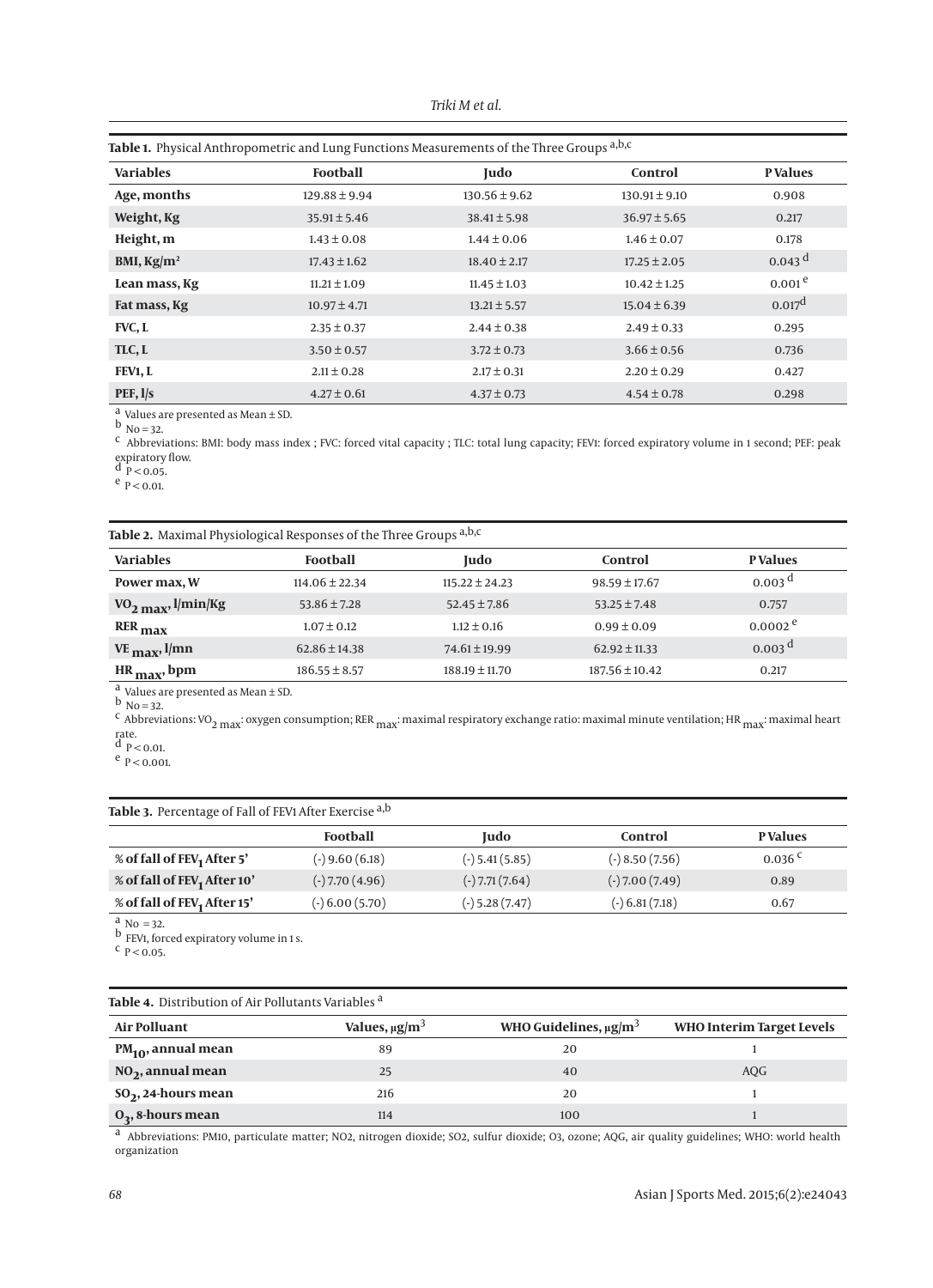

**Figure 2.** Daily Energetic Intake in the Groups ■ Football  $\blacksquare$ Iudo Control (g/day) NS NS NS NS: Non-significant.





#### **5. Discussion**

This study shows that in pre-pubertal boys, the footballers had significantly higher prevalence of BHR than judokas reflected by the percentage of fall of FEV1. The Footballers have more BHR than both judokas and control subjects, especially at 5 minutes after the exercise.

Post exercise spirometry tests revealed the presence of EIB (a decrease from baseline FEV1 of at least 10%) in 16 of 32 (50%) footballers. This was the greatest decline of FEV1 among the groups at all times (5, 10, and 15 minutes after the exercise challenge test). There was a significantly higher decrease in mean FEV1 at 5 minutes in pre-pubertal football boys than in judokas with BHR.

Various studies in North Africa have been conducted to determine the prevalence of asthma but there were marked differences among these studies probably because of methodological considerations. The prevalence ranged from 2.4 to 3.4% in studies before 1990 and from 6 to 12% in the later ones (24). In a study using the "International Study of Asthma and Allergies in Childhood" (ISAAC) methodology conducted in the Tunis region on children aged 13-14 years, the prevalence was found to be 5.4% (24). Only one recent study has been performed in Tunisian elite athletes showing the prevalence of EIB as 13% (25). The prevalence of asthma has ranged from 4% to 59% in various athletes studies. This wide variation is mainly due to different types of training and training environments. Also differences in the definition and diagnosis of asthma may have some impact on the mentioned range. In fact, a high prevalence of asthma has been found among those athletes competing in endurance events such as cycling, swimming, cross-country skiing, and long-distance running (26-30).

Environmental factors as well as the type and content of the inhaled air, could play an important role. Even if most sports are practiced in various air conditions all year long, many sports are predominantly practiced either in cold, dry or humid air (31). For athletes who train outdoors, the quality of the inhaled air varies and the presence of different pollutants may contribute to the development of EIB (31). In addition, evaporative and convective loss of heat from airway could be increased with ventilation as well as the respiration water loss which decreases during exercise while breathing dry warm air may develop bronchoconstriction (32). For the athletes who practice their sport in indoor areas, the exposure to such contaminants and to a variety of organic pollutants could contribute to certain respiratory problems (33).

For our football players, the results showing the Percentage of subjects having a decline of FEV1 more than 10% confirm those found by Weiler et al. (34) (50%) and Ross (35) (56%) after inhalation of a pharmacological agent. The difference between judokas and football players could be explained by the type of exposure of these athletes during their practice/training. The judokas trained in a hall and, therefore, they are relatively less exposed to air pollution and aeroallergens than football players. Exposure to air pollution was associated with reduced respiratory function and may lead to a decline in physical efficiency in pre-adolescent children (35, 36). Also, the pollutionrelated to reduction of lung function in childhood might be related, at least partially, to long-term exposure to par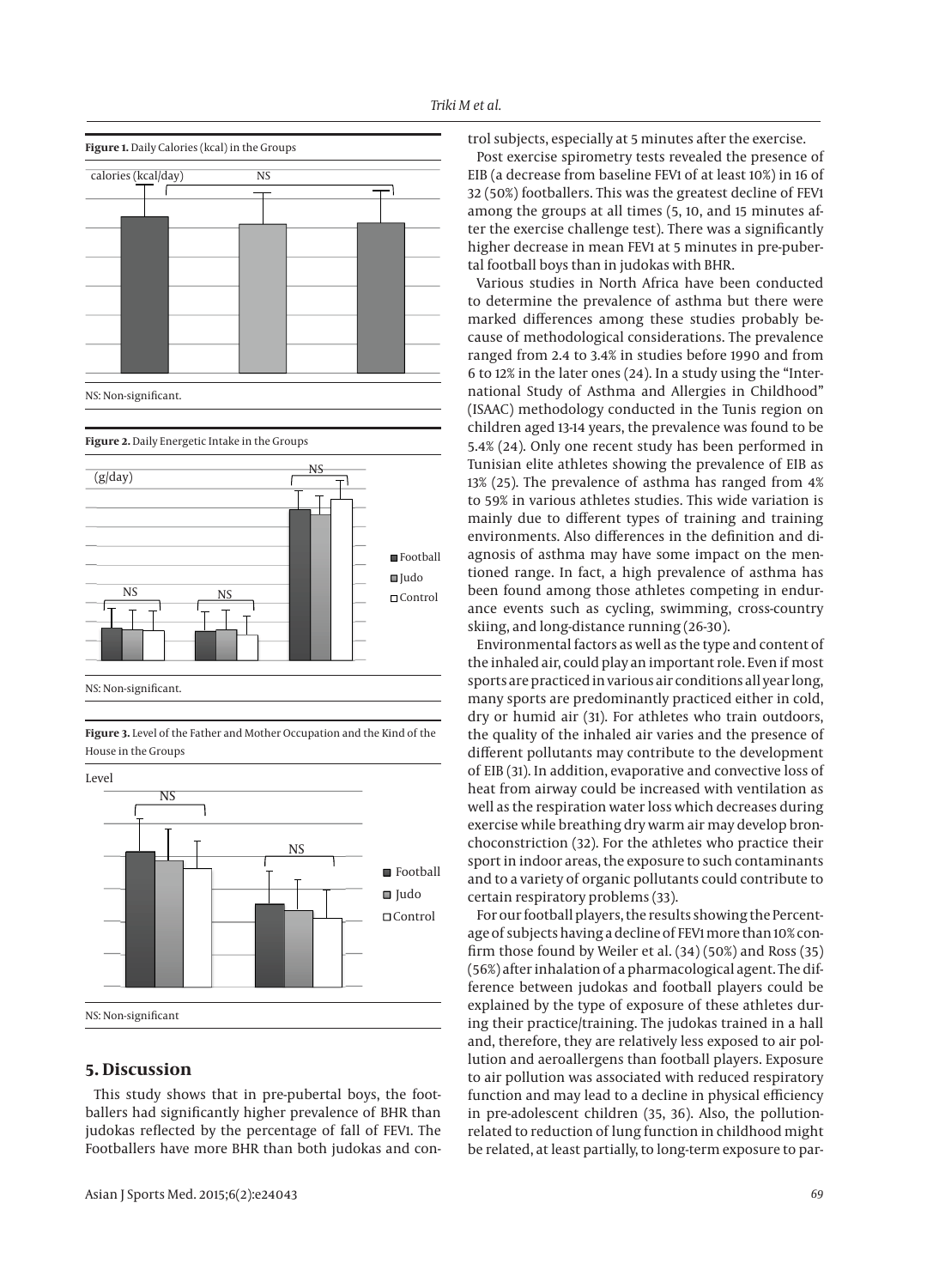ticulate air pollutants, and especially in those children who spend more time practicing outdoor sports (36), and there is considerable evidence that asthmatic persons are at increased risk of developing exacerbations with exposure to  $O_3$ , NO<sub>2</sub>, SO<sub>2</sub> and inhalable PM pollution (37). The risk of inhalation of pollutants in the lungs could be significantly increased in our football players, who trained outdoor causing more bronchoconstriction because of the concentrations of ozone  $(O_3)$ , sulfur dioxide  $(SO_2)$ , and particulate matter (PM10) who exceeded the levels allowed by the WHO air quality guidelines especially the values of SO<sub>2</sub> and PM10. These results may explain at least partly how our footballers have more prevalence of bronchoconstriction than the general population and judokas who are constantly protected indoor, especially as we have registered no significant difference in dietary intake and socioeconomic status among the three groups in our study.

Football and judo training are totally different. In football, the activity in this sport is based on the race (17) on an area whose size is much larger than a tatami of judo. In this regard, it has been indicated that running is the most effective way to provoke EIB (28). That is why the EIB in football is more marked than in judo. Furthermore, athletes who train hard, particularly long distance runners, are frequently exposed to factors such as cold air (38) and aeroallergens (39) which are known to exacerbate bronchoconstriction.

This study has shown that the prevalence of BHR in judokas is relatively similar to the control group, especially at 5 minutes after the end of the exercise. This result confirms those of Michalak et al. (40) who find that among the various sporting disciplines studied, the lowest prevalence of asthma is in judo (identical to that of the general population). In fact, judo is a succession of short and intense exercises with a very short recovery time. Furthermore, among the mechanisms invoked to explain the prevalence of asthma in the sport, hyperventilation appears to play a decisive role. Michalak et al. (40) indicated that hyperventilation increases the contact between the bronchial mucosa and allergens and therefore increasing BHR.

Our sedentary group has an EIB less than sporting subjects; this may be due to the fact that they are seldom exposed to the volumes and/or intensities of activities leading to hyperventilation. Unlike the sedentary subjects that rarely prolong exercises inducing hyperventilation beyond 5 min, the athlete even from a sport dominated by anaerobic extends his actions or only partially recovers between two periods (i.e. Judo). It is, therefore, logical that the occurrence of dyspnea appears during exercise and not at recovery.

It has been indicated that atopy is a major risk factor for EIB (28). In a recent study, Sallaoui et al. (41) indicated that, in a total of 326 athletes who underwent skin tests, atopy was identified in 26.9% (88/326). This prevalence of atopy among Tunisian athletes was not much different

from the general population (41). Some authors indicated that atopy in athletes may be partly related to exercising in extreme or particular environmental conditions which may favor its expression in the predisposed subjects (42, 43).

Furthermore, the American thoracic society (ATS) guidelines (44) and studies by others (45-49) recommended that laboratory-based EIB testing should include an exercise challenge of 6 to 8 minutes in ambient conditions (20-25°C; relative humidity (RH) < 50%) at 80% to 90% of predicted HR max with pre-spirometry and post-spirometry, the elite athlete population may require a greater exercise intensity under dry air conditions (50). However, the environmental conditions in the laboratory included a relative humidity of 60% which in itself may protect against EIB (51).

Otherwise, BHR occurred during recovery time and therefore alter the performance of the following exercises. However, the degree of EIB of pre-pubertal boys in Football is higher than that in Judo and control groups, especially after 5 minutes of the exercise challenge test, after that the degree of EIB decreases at 10 and 15 minutes. Thus, in football match, the recovery between the two half times (~15 minutes) can reduce bronchoconstriction as FEV1 returns to baseline values, so the second time begin without alteration of airway flows. However, it is not the same event for judo, because the recovery times are very short to allow to FEV1 to reach the baseline values.

# *5.1. Limitations of the Study*

This study suffers from some limitations that need to be acknowledged and addressed such as the relatively small sample size. An additional limitation of our study is that the mean of HR  $_{\text{max}}$  of all groups does not reach the predicted HR <sub>max</sub>. This finding indicates that our subjects did not achieve a true maximum effort because they feel leg fatigue before reaching exhaustion and therefore limiting maximum cardiorespiratory responses. Moreover, the environmental conditions in the laboratory included a relative humidity of 60% which in itself may protect against EIB (51). This factor may be a limitation for this study; it must be regarded with some caution. In fact, for athletes it has been maintained that performing field tests with the specific exercise type employed in their type of sport is optimal for describing the epidemiology and diagnosing the pathogenesis of the respiratory and allergic disorders in sports EIB and asthma. More studies are needed to confirm the results in appropriate conditions. However, in our study, the aerobic test protocol on ergo cycle needs to extend the time to exhaustion to reach the predicted HR  $_{\text{max}}$  and the VO2 $_{\text{max}}$ ; it means that the time spent on the work load must be reviewed.

## *5.2. Practical Applications*

It appears that the decrease of FEV1 after exercise in prepubertal boys playing football was larger than those in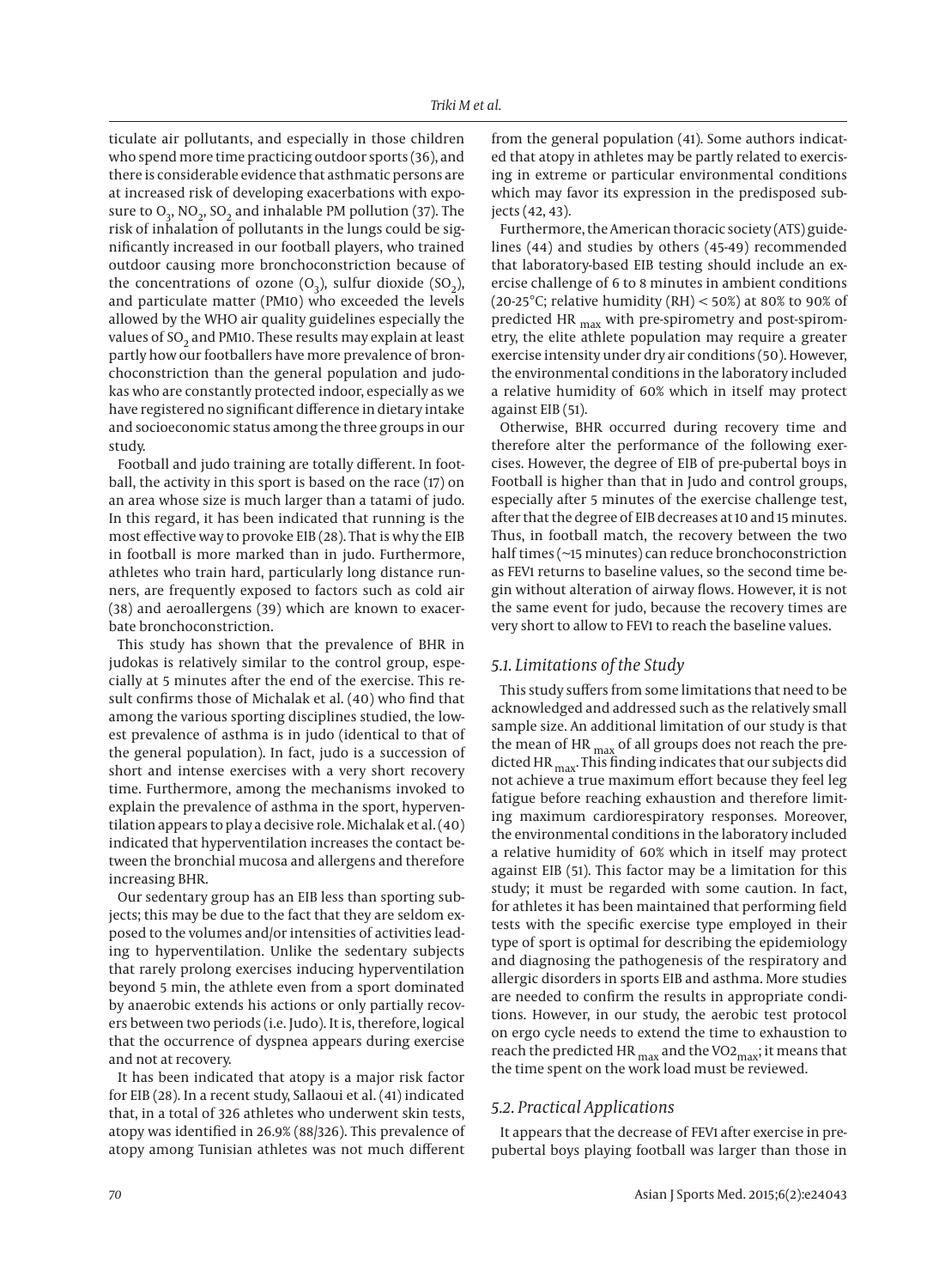those playing judo. However, the decreases of FEV1 after playing both football and judo did not change compared with those in control group.

We considered that the changes of P  $_{\text{max}}$ , VO2 $_{\text{max}}$ , PEF, and HR  $_{\text{max}}$  between football play and judo play did not have a significant differences. These results indicated that this exercise test did not satisfy enough quantity of motion.

Although, the occurrence of BHR was greater in footballers than the Judo and Control groups, aerobic performance as measured by  $VO2<sub>max</sub>$  was not significantly different between groups. This poses the question: does BHR influence performance?

The present study suggests an association between the occurrence of BHR and the competitive event undertaken by footballers and judokas in prepubertal boys. The footballers had significantly higher prevalence of BHR than judokas. This could be explained by differences in the rate of ventilation found among athletes competing in endurance events, as well as to atopy, related to exercising in extreme or particular environmental conditions which may favor its expression and exposure to inhalant allergens and pollutants during these events. More studies are needed to clarify this association.

# **Acknowledgements**

This research was supported by a grant from the Functional respiratory exploration service, Habib Bourguiba hospital of Sfax, Tunisia. The authors would like to thank the pneumologist Mohsen Maalej for his assistance and the national agency of environment protection, Tunisia for offering us the pollutants' values. They are grateful to all subjects who took part to this study.

#### **References**

- 1. Shaaban R, Leynaert B, Soussan D, Anto JM, Chinn S, de Marco R, et al. Physical activity and bronchial hyperresponsiveness: European Community Respiratory Health Survey II. *Thorax.* 2007;**62**(5):403–10.
- Rasmussen F, Lambrechtsen J, Siersted HC, Hansen HS, Hansen NC. Low physical fitness in childhood is associated with the development of asthma in young adulthood: the Odense schoolchild study. *Eur Respir J.* 2000;**16**(5):866–70.
- 3. Huovinen E, Kaprio J, Laitinen LA, Koskenvuo M. Social predictors of adult asthma: a co-twin case-control study. *Thorax.* 2001;**56**(3):234–6.
- 4. Gelb AF, Tashkin DP, Epstein JD, Gong HJ, Zamel N. Exercise-induced bronchodilation in asthma. *Chest.* 1985;**87**(2):196–201.
- 5. Rundell KW, Spiering BA, Judelson DA, Wilson MH. Bronchoconstriction during cross-country skiing: is there really a refractory period? *Med Sci Sports Exerc.* 2003;**35**(1):18–26.
- 6. Denguezli-Bouzgarrou M, Sriha B, Ben Cheikh I, Ben Turkia W, Tabka Z, Zbidi A. Effect of endurance exercise on airway cells in runners. *Sci Sport.* 2006;**21**(2):99–100.
- 7. Langdeau JB, Turcotte H, Bowie DM, Jobin J, Desgagne P, Boulet LP. Airway hyperresponsiveness in elite athletes. *Am J Respir Crit Care Med.* 2000;**161**(5):1479–84.
- 8. Nystad W, Harris J, Borgen JS. Asthma and wheezing among Norwegian elite athletes. *Med Sci Sports Exerc.* 2000;**32**(2):266–70.
- 9. Wilber RL, Rundell KW, Szmedra L, Jenkinson DM, Im J, Drake SD. Incidence of exercise-induced bronchospasm in Olympic winter sport athletes. *Med Sci Sports Exerc.* 2000;**32**(4):732–7.
- 10. Parsons JP, Kaeding C, Phillips G, Jarjoura D, Wadley G, Mastronarde JG. Prevalence of exercise-induced bronchospasm in a cohort of varsity college athletes. *Med Sci Sports Exerc.* 2007;**39**(9):1487–92.
- 11. Belda J, Ricart S, Casan P, Giner J, Bellido-Casado J, Torrejon M, et al. Airway inflammation in the elite athlete and type of sport. *Br J Sports Med.* 2008;**42**(4):244–8.
- 12. Johnson BD, Saupe KW, Dempsey JA. Mechanical constraints on exercise hyperpnea in endurance athletes. *J Appl Physiol (1985).* 1992;**73**(3):874–86.
- 13. Verges S, Devouassoux G, Flore P, Rossini E, Fior-Gozlan M, Levy P, et al. Bronchial hyperresponsiveness, airway inflammation, and airflow limitation in endurance athletes. *Chest.* 2005;**127**(6):1935–41.
- 14. Andreoli A, Melchiorri G, Brozzi M, Di Marco A, Volpe SL, Garofano P, et al. Effect of different sports on body cell mass in highly trained athletes. *Acta Diabetol.* 2003;**40 Suppl 1**:S122–5.
- 15. Charreire J, Karsenty G, Bouchard P, Schaison G. Effect of carbimazole treatment on specific and non-specific immunological parameters in patients with Graves' disease. *Clin Exp Immunol.* 1984;**57**(3):633–8.
- 16. Katralli J, Goudar SS. Anthropometric Profile and Special Judo Fitness levels of Indian Judo Players. *Asian J Sports Med.* 2012;**3**(2):113–8.
- 17. Coelho DB, Coelho LG, Mortimer LA. Energy expenditure estimation during official soccer matches. *Braz J Biomotric.* 2010;**4**:246–55.
- 18. Durnin JVGA, Womersley J. Body fat assessed from total body density and its estimation from skinfold thickness: measurements on 481 men and women aged from 16 to 72 Years. *British J Nut.* 2007;**32**(01):77–97.
- 19. Tanner JM. *Physique and body composition.* Larson L editor. New York: Macmillan; 1974.
- 20. Ferris BG. Epidemiology Standardization Project. II. Recommended respiratory disease questionnaires for use with adults and children in epidemiological research. *Am Rev Respir Dis.* 1978;**118**::7–57.
- 21. Anderson DA. *Exercise-induced asthma. .* 4 ed. Middleton E, Reed CE, Ellis EF editors. Mosby: St Louis; 1993.
- 22. Sidiropoulou MP, Fotiadou EG, Tsimaras VK, Zakas AP, Angelopoulou NA. The effect of interval training in children with exercise-induced asthma competing in soccer. *J Strength Cond Res.* 2007;**21**(2):446–50.
- 23. Voy RO. The U.S. Olympic Committee experience with exercise-induced bronchospasm, 1984. *Med Sci Sports Exerc.* 1986;**18**(3):328–30.
- 24. Khaldi F, Fakhfakh R, Mattoussi N, Ben Ali B, Zouari S, Khemiri M. Prevalence and severity of asthma, allergic rhinoconjunctivitis and atopic eczema in "Grand Tunis" schoolchildren: ISAAC. *Tunis Med.* 2005;**83**(5):269–73.
- 25. Sallaoui R, Chamari K, Chtara M, Alaranta A, Manai Y, Ghedira H, et al. Asthma in Tunisian elite athletes. *Int J Sports Med.* 2007;**28**(7):571–5.
- 26. Alaranta A, Alaranta H, Palmu P, Alha P, Pietila K, Heliovaara M, et al. Asthma medication in Finnish olympic athletes: no signs of inhaled beta2-agonist overuse. *Med Sci Sports Exerc.* 2004;**36**(6):919–24.
- 27. Helenius IJ, Tikkanen HO, Haahtela T. Association between type of training and risk of asthma in elite athletes. *Thorax.* 1997;**52**(2):157–60.
- 28. Helenius IJ, Tikkanen HO, Sarna S, Haahtela T. Asthma and increased bronchial responsiveness in elite athletes: Atopy and sport event as risk factors ☆☆☆★★★. *Allerg Clinic immunol J.* 1998;**101**(5):646–52.
- 29. Koh YI, Choi IS. Seasonal Difference in the Occurrence of Exercise-Induced Bronchospasm in Asthmatics: Dependence on Humidity. *Respiration.* 2002;**69**(1):38–45.
- 30. Maiolo C, Fuso L, Todaro A. Prevalence of asthma and atopy in Italian Olympic athletes. . *Int J Sports Med.* 2003;**25**::139–44.
- 31. Langdeau JB, Boulet LP. Prevalence and Mechanisms of Development of Asthma and Airway Hyperresponsiveness in Athletes. *Sports Med.* 2001;**31**(8):601–16.
- 32. Tabka Z, Ben Jebria A, Vergeret J, Guenard H. Effect of dry warm air on respiratory water loss in children with exercise-induced asthma. *Chest.* 1988;**94**(1):81–6.